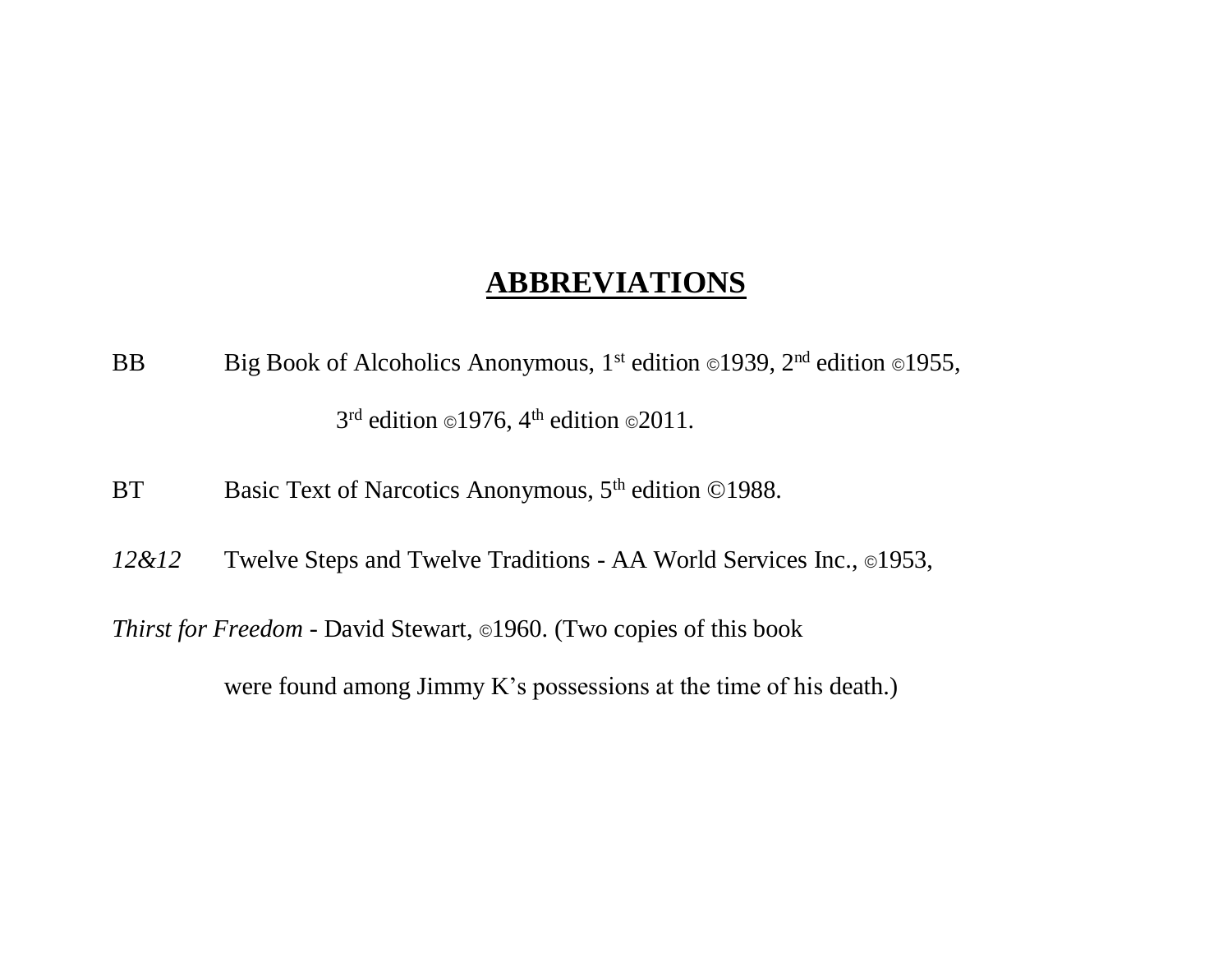### Book Titles

*Basic Text* **- Name given to first book form publication of NA - ©1982** 

"This basic text is based on an outline derived from our little white book." Basic Text p.  $xi(1^{st}$  Edition)

#### **Cover of AA Big Book - 2 nd Ed, ©1955**

"This is the second edition of the big book, new and revised, the basic text for Alcoholics Anonymous."

"The book 'Alcoholics Anonymous' became the basic text of the fellowship and it still is." Forward to the *12 steps and 12 traditions,* AA World Service, ©1953.

*It Works How and Why,* World Service Office of NA., ©1993

*Living Clean,* World Service Office of NA., ©2012

Title of Chapter 5, AA Big Book, "How It Works"

*Living Sober*, World Service Office, AA ©1975

In an interview conducted January 2015, JW, an addict from Philadelphia, who drafted the original manuscript for a book to be called *Living Clean,* stated he took the term "living clean" directly from the AA book *Living Sober*. This manuscript was submitted to NA World Services in 1983 and is noted on the page xii, introduction to the current NA book, *Living Clean,*  2013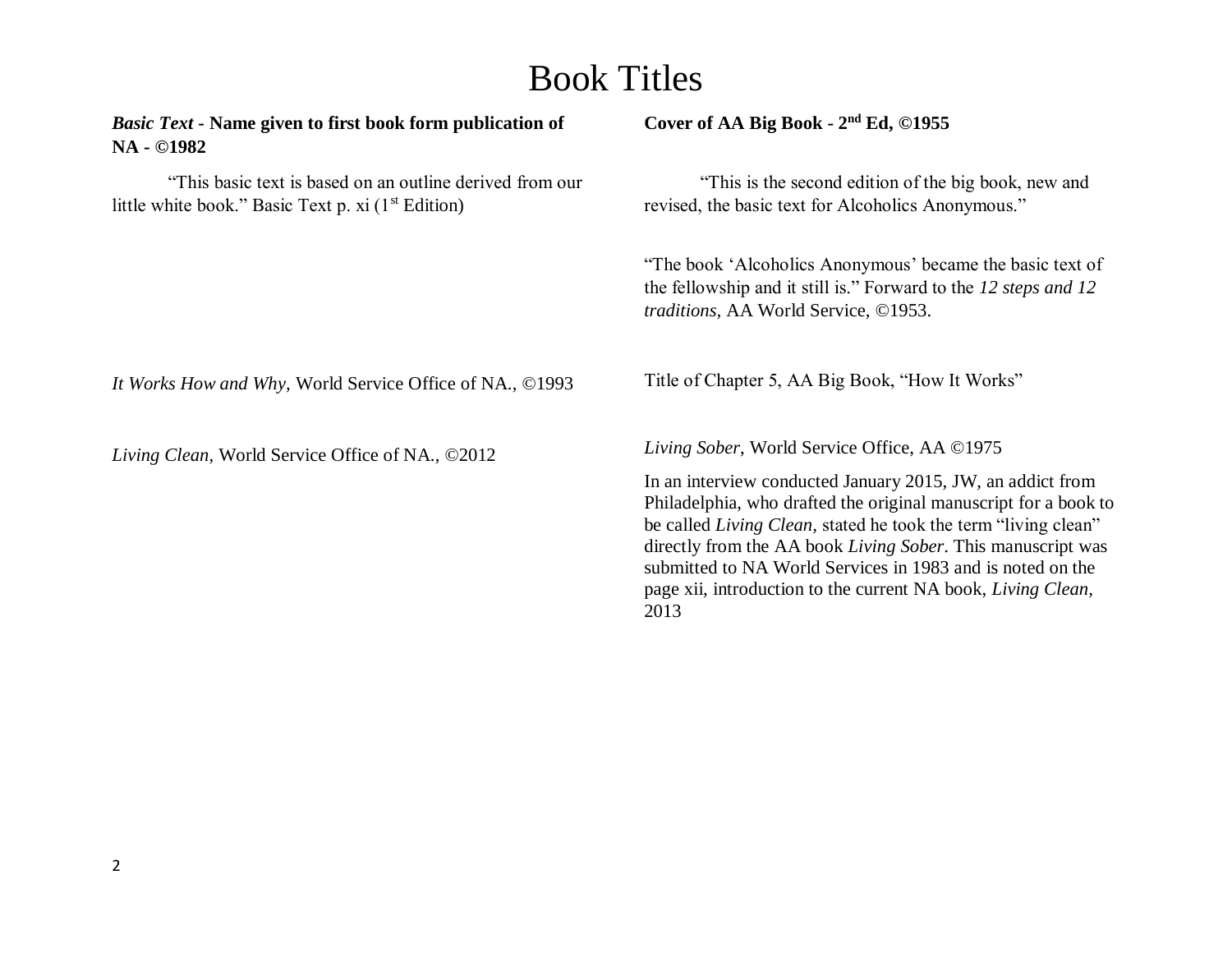#### WHO IS AN ADDICT?

"We are people in the grip of a continuing and progressive illness whose ends are always the same." BT,  $6<sup>th</sup>$  ed., p. 3

"jails, institutions and death." BT, p. 3

#### WHAT IS THE NARCOTICS ANONYMOUS PROGRAM?

"NA is a nonprofit Fellowship or society of men and women for whom drugs had become a major problem." BT, p. 9

"This is a program of complete abstinence from all drugs" BT, p. 9

"We suggest that you keep an open mind and give yourself a break." BT, p. 9

"We are convinced to a man that alcoholics of our types are in the grip of a progressive illness." BB, p. 30

"Many pursue into the gates of insanity or death." BB, p. 30

"Most of us have entered the final stage with its commitment to health resorts, sanitariums, hospitals, and jails. Sometimes there were screaming delirium and insanity. Death was often near." BB, p. 107

"After that, he told me I was headed for one of three thingsdeath, an asylum, or the penitentiary if I didn't stop drinking. He told that right off the bat to anyone he ever talked to." Statement attributed to Dr. Bob as noted in *Dr. Bob and the Good Oldtimers,* World Service office AA © 1980

"Alcoholics Anonymous is a Fellowship of men and women…" AA Preamble, AA *Grapevine*© 1947 "Students of human relations are beginning to wonder how and why AA functions as a society." *12&12*, AA, p. 16 © 1953

"The only relief we have to suggest is entire abstinence." BB, xxviii, The Doctor's Opinion

"Third all you really need is a truly open mind." *12&12*, p. 16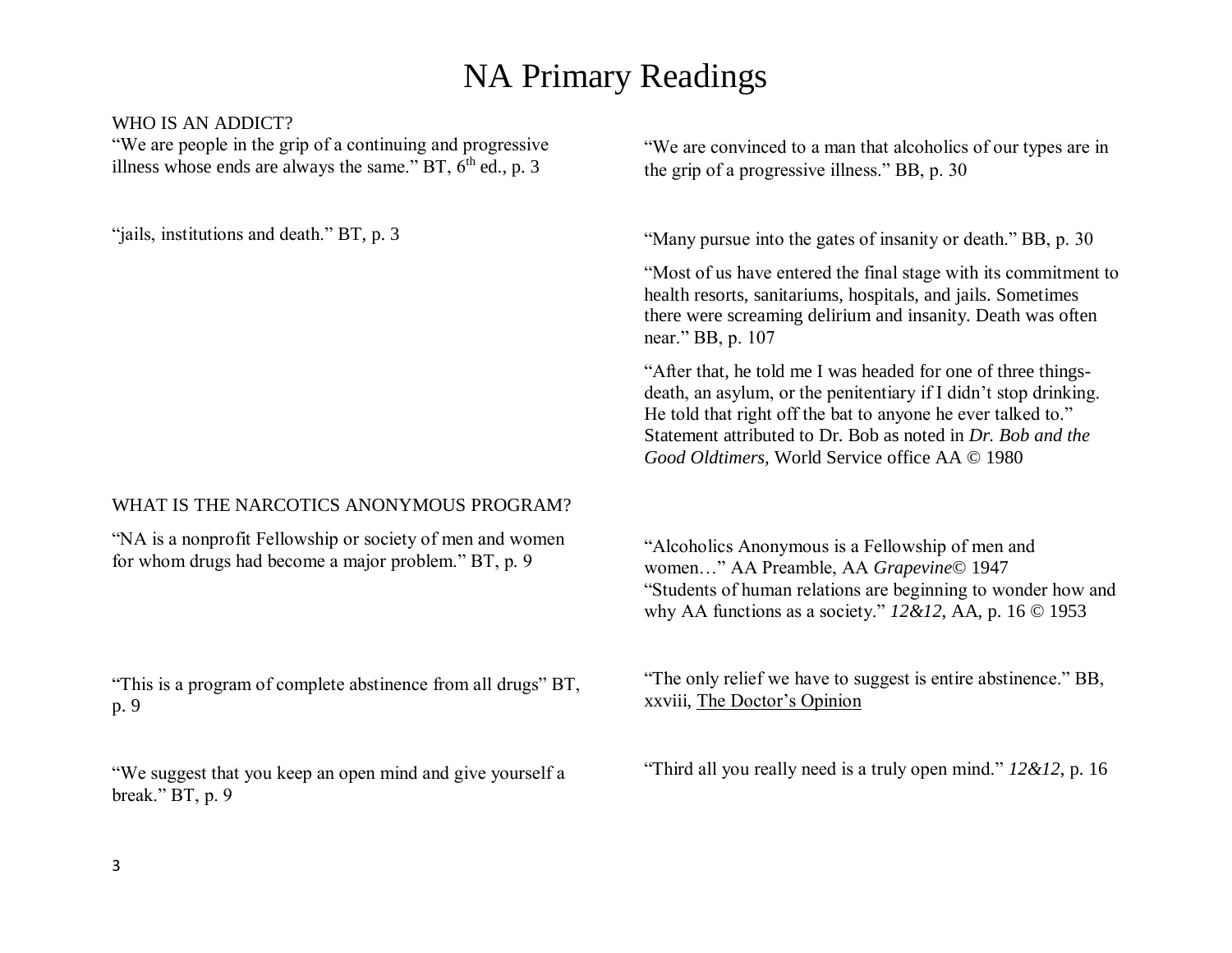"Our program is a set of principles written so simply that we can follow them in our daily lives." BT, p. 9

"The newcomer is the most important person at any meeting..." BT, p. 9

"We can only keep what we have by giving it away." BT, p. 9

"How can a set of traditional principles, having no legal force at all, hold the Fellowship of Alcoholics Anonymous in unity and effectiveness?" *12&12*, p. 16 ©1953

"I've heard it said at meeting, after meeting that the newcomer is the most important person in the AA Fellowship." AA *Grapevine*, ©September 1952.

"It is the great paradox of AA that we know we can seldom keep the precious gift of sobriety unless we give it away." *12&12,* p. 151 ©1953

"We A.A.s surrender to win; we give away to keep; we suffer to get well, and we die to live." BB,  $2<sup>nd</sup>$  ed., p. 336, The Professor and the Paradox "Most of us have come to know that in order to keep our sobriety we must share it, that the only way we can keep what we have gained in this program is giving it away." AA *Grapevine*, 2<sup>nd</sup> Ed., ©1955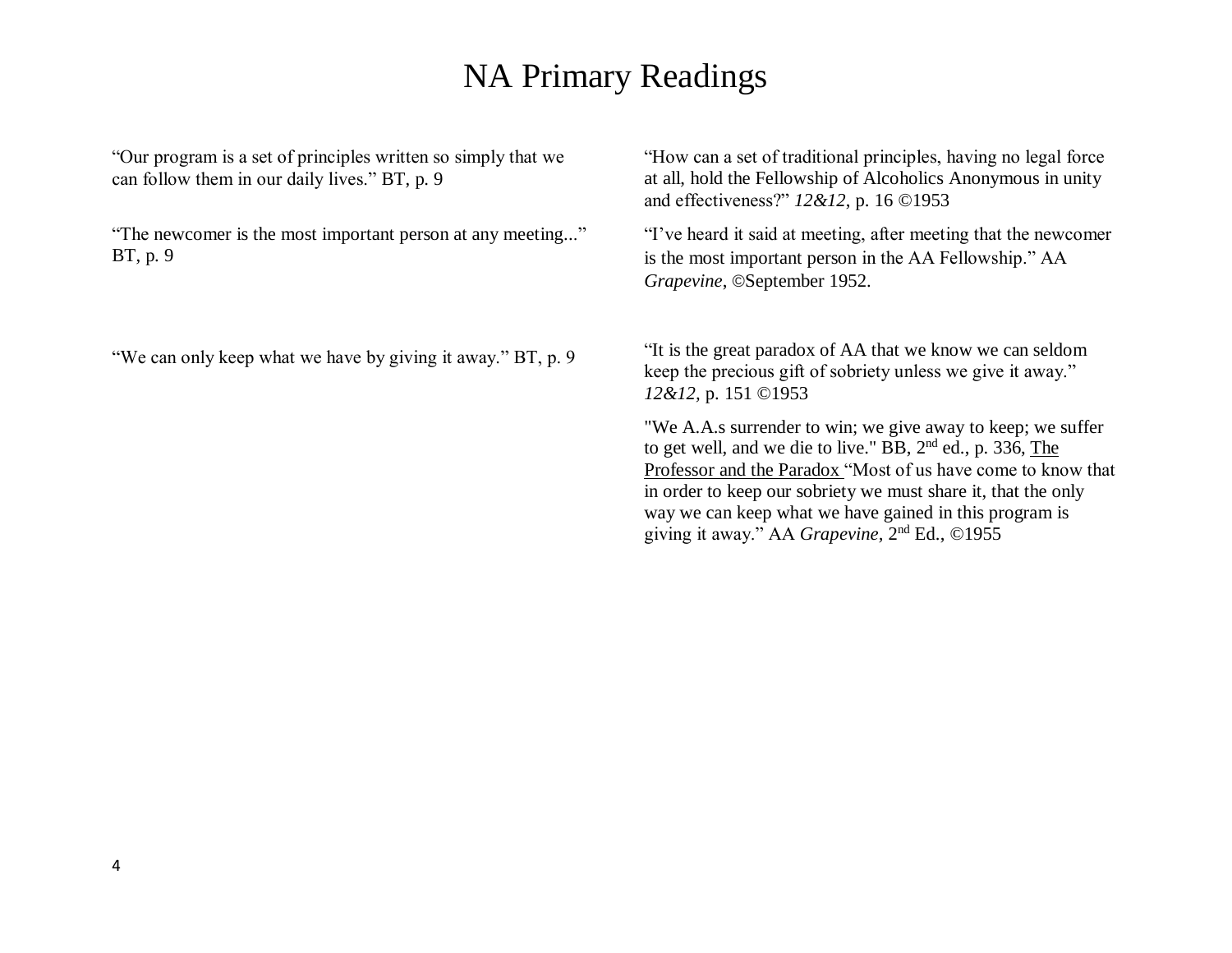#### HOW IT WORKS

(Chapter 4, Basic Text)

"If you want what we have to offer and are willing to make the effort to get it, then you are ready to take certain steps. These of the principle that made a recovery possible." BT, p. 17

"This sounds like a big order, and we can't do it all at once. We didn't become addicted in one day, so remember - easy does it." BT, p. 18

"Three of these that are indispensable are honesty, openmindedness and willingness. With these we are well in our way." BT, p. 18

"We feel that our approach to the disease of addiction is completely realistic…" (Addiction as a disease) BT, p. 18

"The only way to keep from returning to active addiction is not to take that first drug" BT, p. 18

#### HOW IT WORKS

(Chapter 5, Big Book, AA)

"If you have decided you want what we have and are willing to go to any length to get it - then you are ready to take certain steps" BB, p. 58

"Many of us exclaimed, 'what an order! I can't go through with it." BB, p. 60

"We have 3 little mottoes which are apropos. Here, they are: First Things First Live and Let Live Easy Does It" BB, p. 135

"Willingness, honesty and open-mindedness are the essentials of recovery. But these are indispensable." BB, p. 570  $2<sup>nd</sup>$ ed., ©1955

"Doc! What you mean-nothing! What! An incurable disease? Doc, you're kidding me! You're trying to scare me into stopping." BB, p 196 1<sup>st</sup> ed., ©1939

"Again, it was the old, insidious insanity - that first drink." BB, p. 154

"What sort of thinking dominates an alcoholic who repeats time after time, the desperate experiment of the first drink?" BB, p. 35

"Not only had I been off guard, I had made no fight whatever against the first drink." BB, p. 41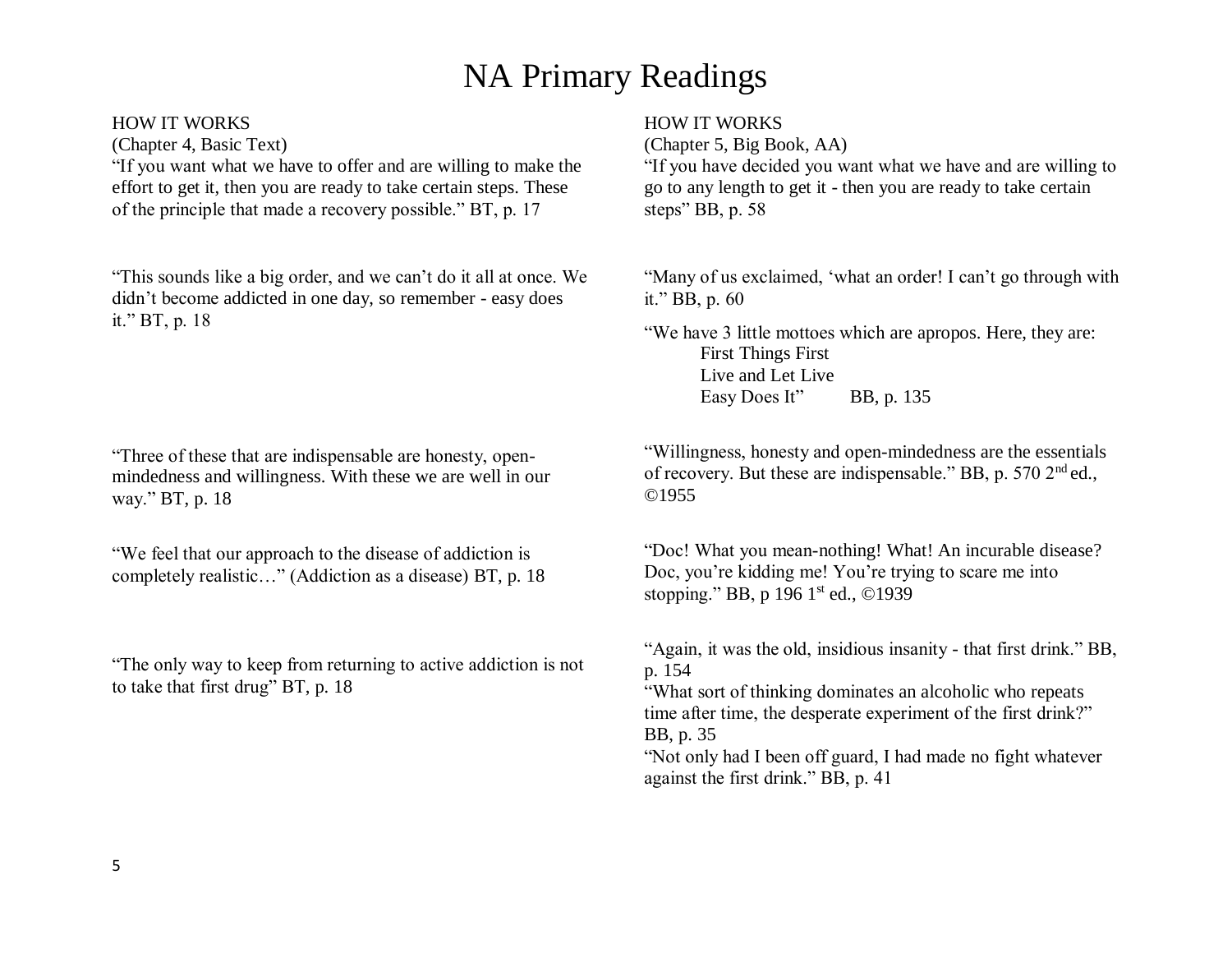"If you are like us you know that one is too many and a thousand never enough." BT, p. 18 "Like other incurable diseases, addiction can be arrested" BT, p. 5 "The heart of NA beats when two addicts share their recovery." BT, p. 11 "Only when he acknowledged his inability to deal with a circumstance that most people can meet with ease was he able to become a full member of this organization of those for whom 'One drink is too many and a thousand aren't enough'"-*Fortune Magazine* article about AA, ©February 1951, reprinted by AA and distributed to its members, indicating that the expression was in common usage throughout AA by the 1950s "Remember! One drink is too much, a thousand not enough."- Dick B., Once an Alcoholic, Always, AA *Grapevine,* ©December 1945. "Not an ex-alcoholic but always an alcoholic who has a disease which has been arrested." AA *Grapevine*, ©December 1945 "Without unity, the heart of AA would cease to beat." *12&12,* p. 129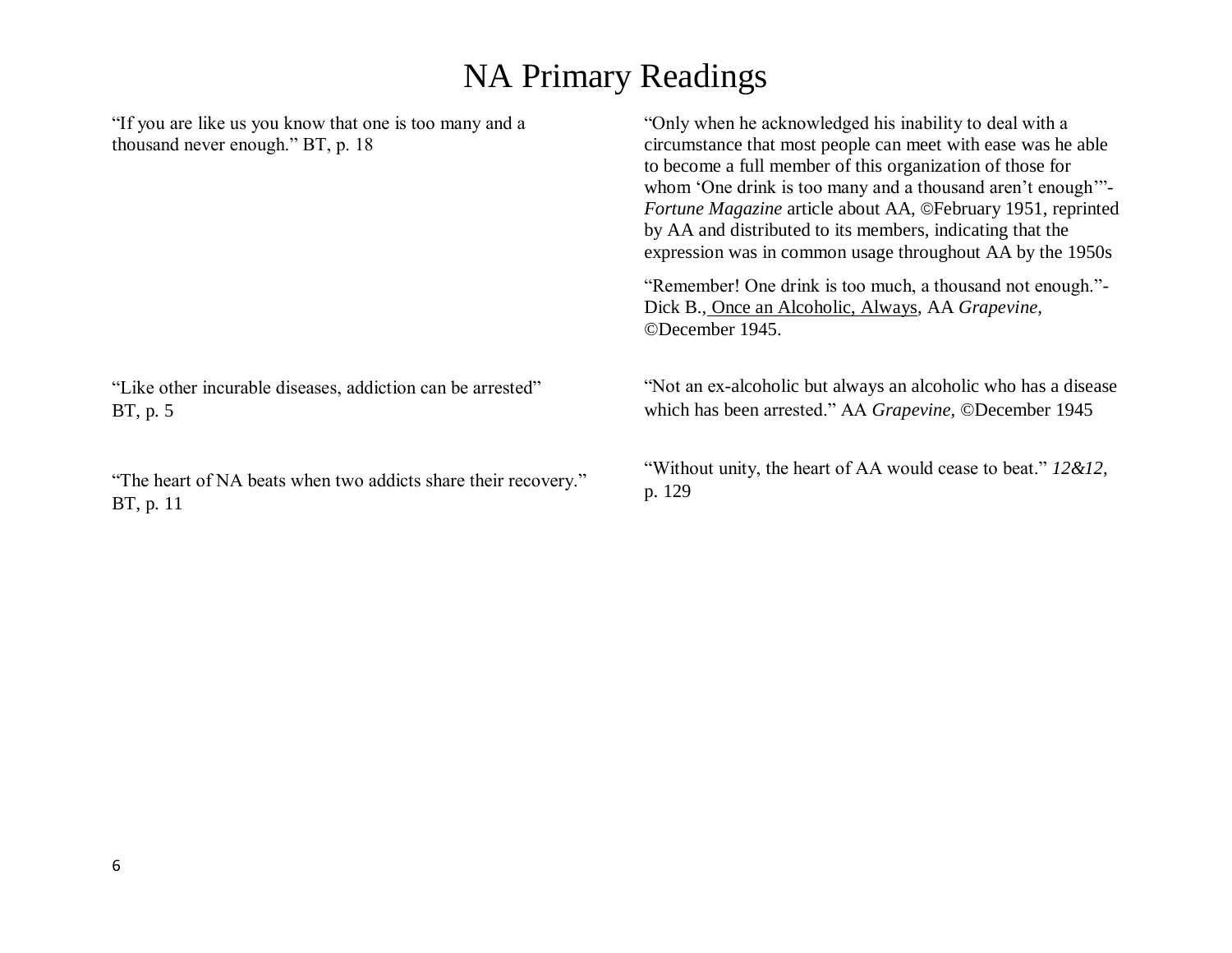"As long as the ties that bind us together are stronger than those that would tear us apart, all will be well." BT, p. 60

"We are willing to admit without reservation, that we are allergic to drugs." BT, p. 5

"Many drugs require no extended period of use to trigger allergic reactions." BT, p. 5

"Our experience indicates that medicine cannot cure our illness" BT, p. 5

"The disease is chronic, progressive, and fatal" BT, p. 7

"One aspect of our addiction was our inability to deal with life on life's terms." BT, p. 4

"So long as the positive forces are greater, we cannot fail. Happily, so far, the ties that bind us have been much stronger than those which might break us." Bill W, AA *Grapevine*, ©September 1945 (Rules Dangerous but Unity Vital)

"We believe and so suggested a few years ago, that the action of alcohol on these chronic alcoholics is a manifestation of an allergy." BB, p. xxviii The Doctor's Opinion "These allergic types can never safely use alcohol in any form at all." BB, p. xxviii The Doctor's Opinion

"If we are planning to stop drinking, there must be no reservation of any kind." BB, p. 33

"Faced with this problem, if a doctor is honest with himself, he must sometimes feel his own inadequacy. Although he gives all that is in him, it often is not enough." BB, p. xxix The Doctor's Opinion.

"We are convinced to a man that alcoholics of our type, are in the grip of a progressive illness." BB, p. 30 "…continued to speak of alcoholism as an illness, a fatal malady." BB, p. 92 "This was indeed the beginning of a fatal progression." *12&12,* p. 23 "Until I could accept my alcoholism, I could not stay sober;

unless I accept life completely on life's terms I cannot be happy." BB, 3<sup>rd</sup> ed. ©1976 p. 449, 4<sup>th</sup> ed. p. 417. (Doctor, Alcoholic, Addict Story written by Dr. Paul O. and described in great detail his use of opioids.)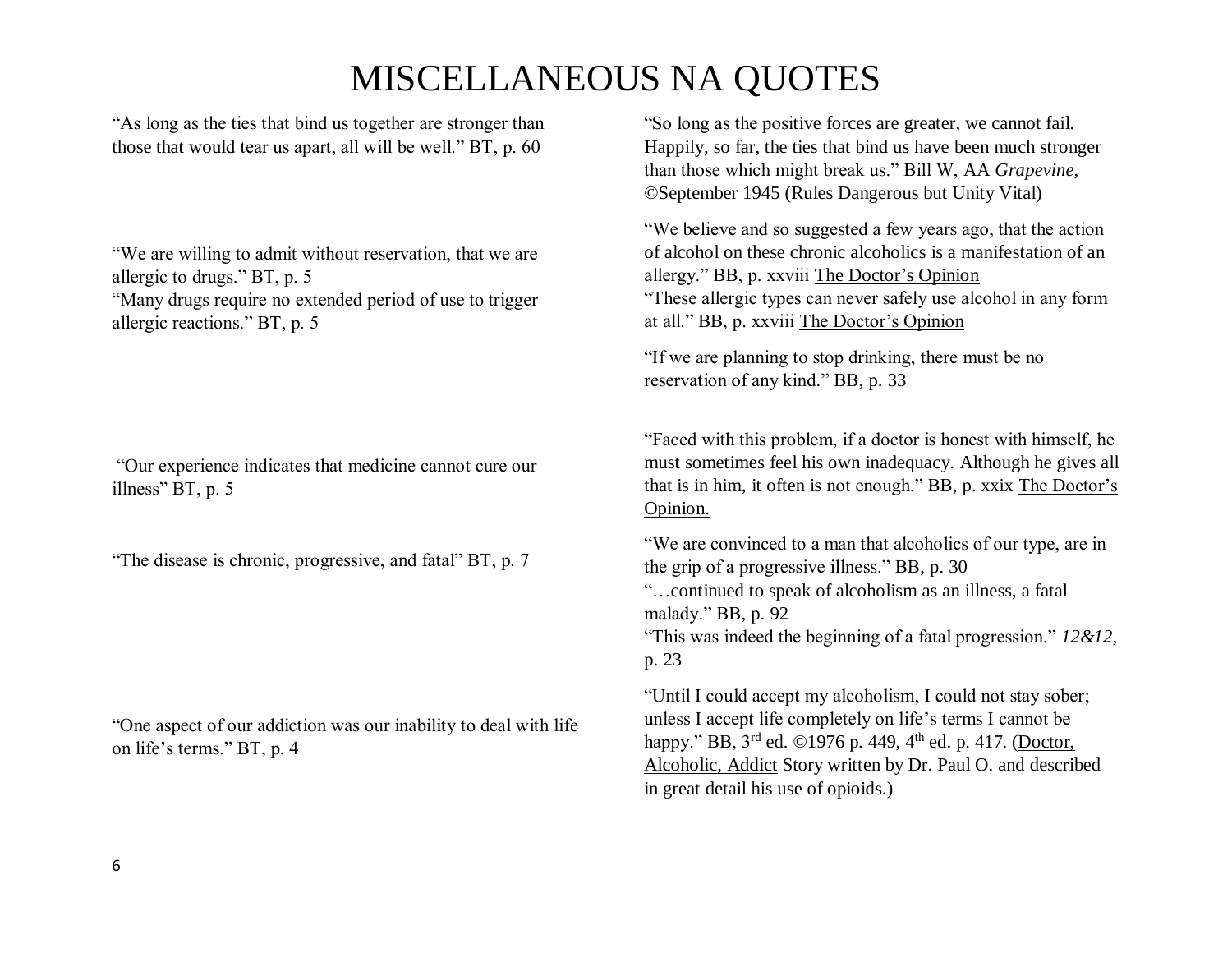"Addiction is a physical, mental, and spiritual disease." BT, p. 20

"Our old friends, places and ideas are often a threat to our recovery. We need to change our playmates, playgrounds, and playthings." BT, p. 15 "In our addiction we were dependent upon people, places, and things." BT, p. 71

"We realize that we are never cured and that we carry the disease within us the rest of our lives." BT, p. 8

"The restoration of physical spiritual and mental health." BB, p. 574 (religious view of AA).

"Alcoholism is a mental and physical issue." *AA Grapevine* ©June 1949 (Dr. Silkworth)

"We commenced to search out the things in ourselves which have brought us to physical, moral, and spiritual bankruptcy." *12&12,* p. 107

"Resentment is the number one offender… from it stems all forms of spiritual disease, for we have not only been mentally and physically ill, we have been spiritually sick." BB, p. 64 "When the spiritual malady is overcome, we straighten out mentally and physically." BB, p. 64

"Certain people, places and things will bother us just so long as we permit them to bother us." *AA Grapevine,* ©June 1958

"We are not cured of alcoholism." BB, p. 85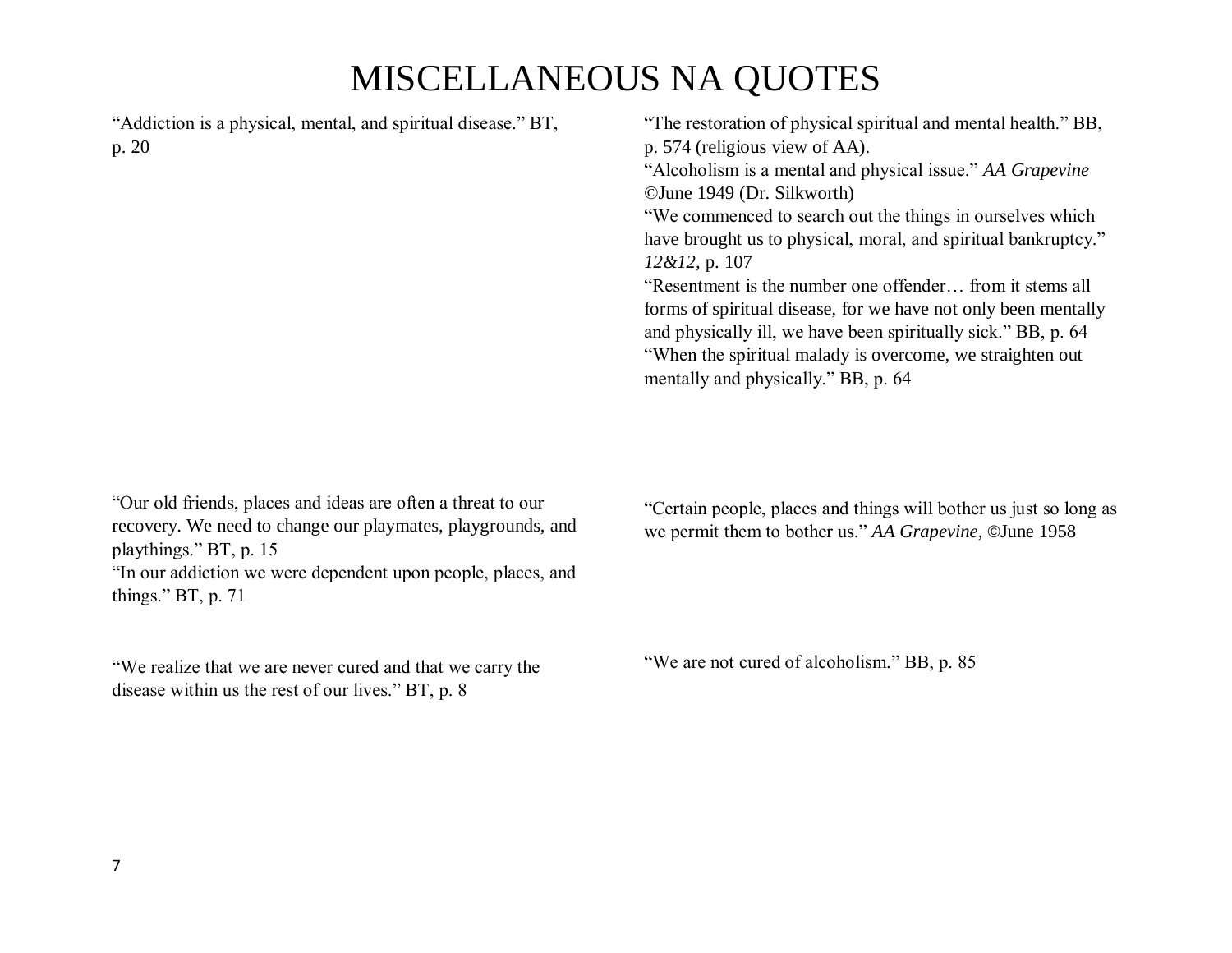"Self-obsession is the core of our disease." BT, p. 55

"Working the steps and maintaining abstinence gives us a daily reprieve from our self-imposed life sentences." BT, p. 11

"We constantly improve our old ideas and replace them with new ones." BT, p. 11

"We have hurt so long that we are willing to go any length to stay clean." BT, p. 19

"Some things we must accept, others we can change. The wisdom to know the difference comes with growth in our spiritual program." BT, p. 95 (deconstructed serenity prayer)

"Selfishness-Self-centeredness! That, we think, is the root of our troubles." BB, p. 62

"Learning to live, depend on a higher power… he remains sober day by day." BB p. 562,  $3^{rd}$  ed., p. 570,  $4^{th}$  ed.

"We are not cured of alcoholism. What we really have is a daily reprieve contingent on the maintenance of our spiritual condition." BB, p. 85

"Some of us have tried to hold onto our old ideas, the result was nil until we let go absolutely." BB, p. 55

"…and are willing to go any length to get it, then you are ready to take certain steps." BB, p. 58

An obituary with the serenity prayer brought to the attention of Bill W., ©May 1939. Copies were printed and circulated within AA.

Serenity Prayer appears twice in the *12&12,* p. 41 ("I" version) and p. 125 ("we" version)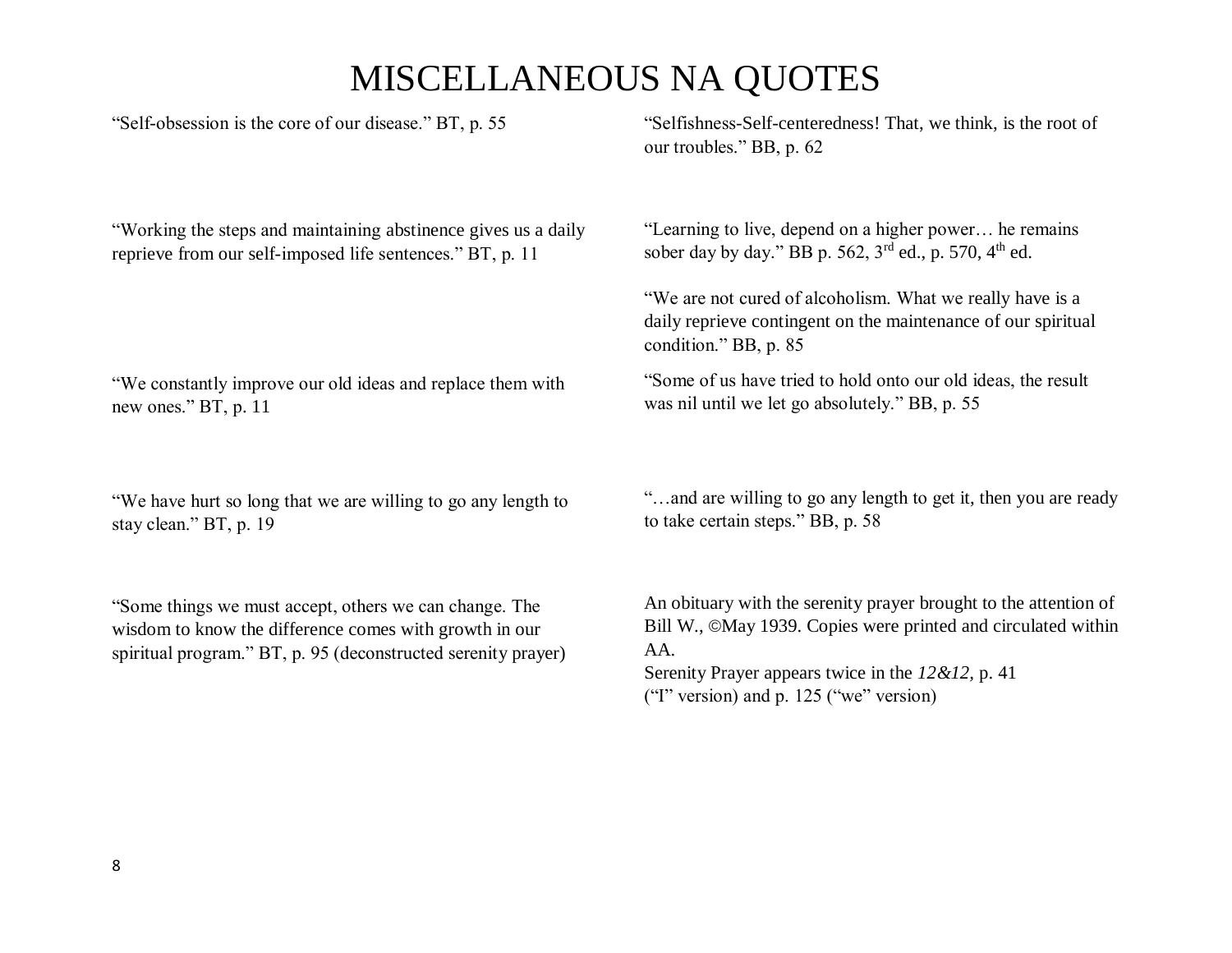"We had to reach our own bottom before we were willing to stop." BT, p. 7

"It seemed as if we were at least two people instead of one, Dr. Jekyll and Mr. Hyde." BT, p. 6

"Why all this insistence that every A.A. must hit bottom first? The answer is that few people will sincerely try to practice the AA program unless they have hit bottom." *12&12*, p. 24

"He is a real Dr. Jekyll and Mr. Hyde." BB, p. 21

"Addiction is a disease that involves more than the use of drugs." BT, 3

"When at the end of the road we find that we can no longer function as a human being, either with or without drugs, we all faced the same dilemma. What is there left to do? There seems to be this alternative: either go on as best we can to the bitter ends -jails, institutions or death- or find a new way to live." BT, p. 87

"Our liquor was but a symptom. So we had to get down to causes and conditions." BB, p. 64

"If you are as seriously alcoholic as we were, we believe there is no middle-of-the-road solution. We were in a position where life was becoming impossible, and if we passed into the region from which there no return through human aid, we had but two alternatives: One was to go to bitter end, blotting out the consciousness of our intolerable situation as best we could; and the other, was to accept spiritual help." BB, p. 25

"Instead of regarding the satisfaction of our material desires as the means by which we could live and function as human beings, we had taken these satisfactions to be the final end and aim of life." *12&12,* p. 71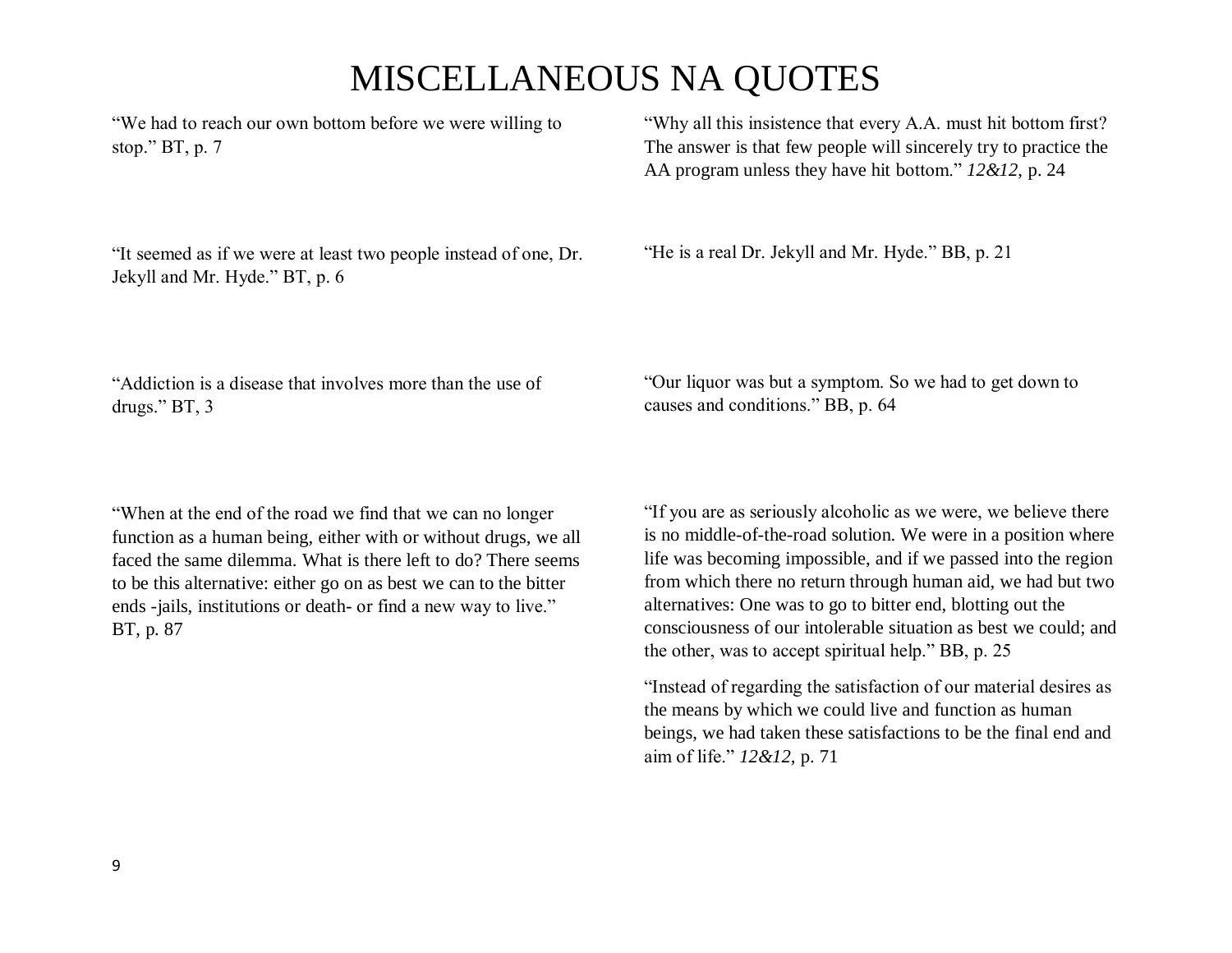"A meeting a day for at least the first 90 days of recovery is a good idea." BT, p. 55

"I'd like to suggest that over a period of these three months, you decide to stay away from a drink 24 hours at a time and also decide to attend many meetings, every night if possible. Surely you can spare 90 days from your life." *AA Grapevine,* 90 day Trial, ©January 1959

"Our program is a way of life." BT, p. 12

"The message is that, an addict, any addict, can stop using drugs, lose the desire to use, and find a new way to live." BT, p. 68

"A way of life", a compendium of Cleveland Plain Dealer articles on early AA, ©1939 "Our way of life" First NA publication, Dan C., New York, ©1951

"Most persons eventually lose the desire to drink." *AA Grapevine,* ©December 1945 "…once a psychic change has occurred, the very same person who seemed doomed… suddenly finds himself able to control his desire for alcohol, the only effort necessary being that required to follow a few simple rules." BB, xxix The Doctor's Opinion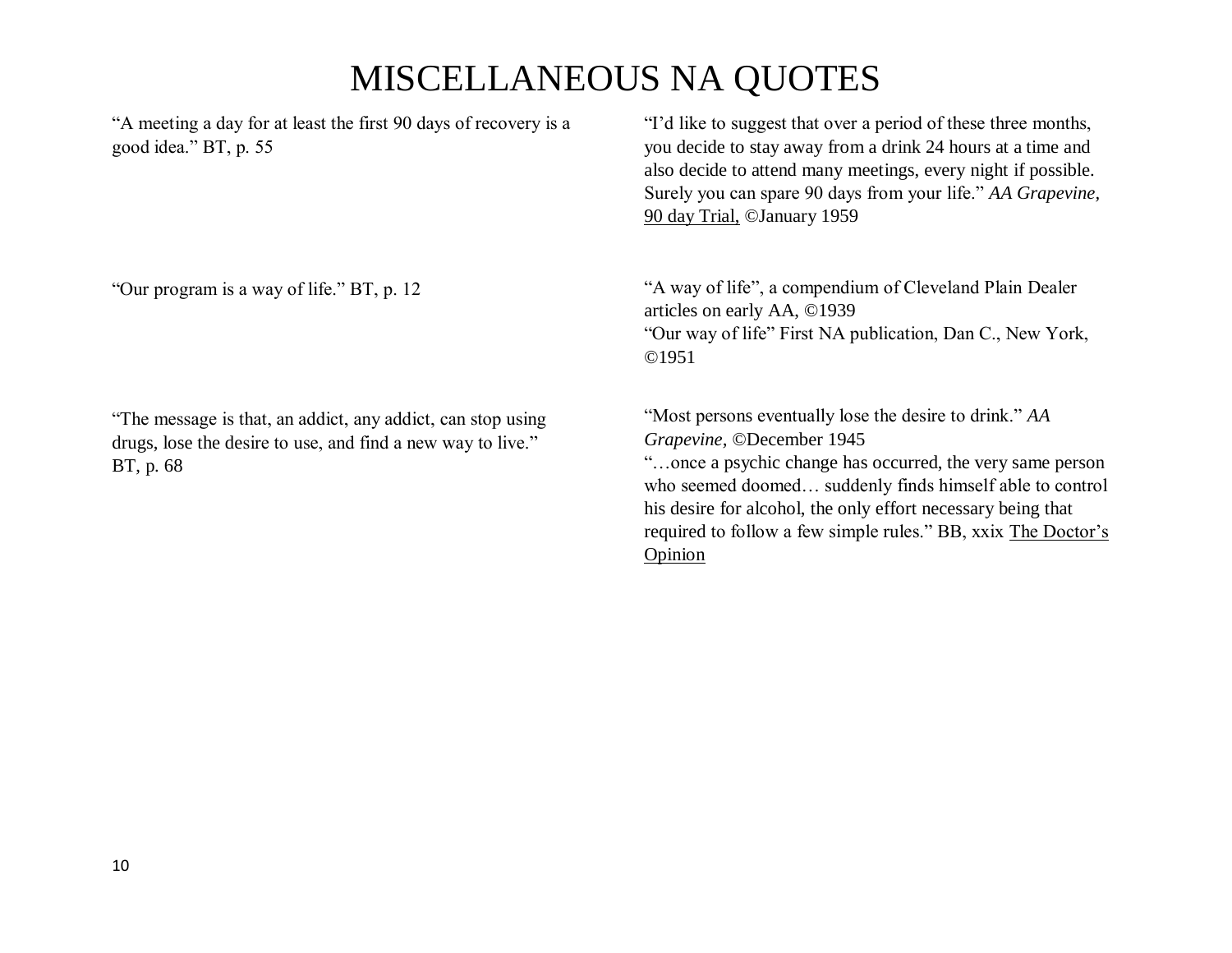"The fact was that we could not use any mind-altering or mood-changing substance, including marijuana and alcohol, successfully." BT, p. 4

"We have a disease, but we do recover." BT, p. 8

"We are not connected with any political, religious or law enforcement groups." BT, p. 9

"experience, strength, and hope" BT, p. 58

"The twelve steps are the positive tools that make our recovery possible." BT, p. 10

"We found that by putting recovery first, the program works." BT, p. 15

"These allergic types can never safely use alcohol in any form at all." BB, p. xxviii The Doctor's Opinion "These pills are bad for alcoholics because they are mood changers." *AA Grapevine*, ©September 1968

"Many could recover, if they had the opportunity we have enjoyed. BB, p. 19 "Many of them do recover if they have the capacity to honest." BB, p. 58

"AA is not allied with any sect, denomination, politics, organization or institution." AA preamble, ©1947

"Each day, somewhere in the world, recovery begins when an alcoholic talks with another alcoholic, sharing experience, strength and hope." BB, p. xxii (Forward to the  $3<sup>rd</sup>$  ed. ©1976.)

"Here are the steps we took, which are suggested as a program of recovery." BB, p. 59

"We all have to put recovery above everything." BB, p. 143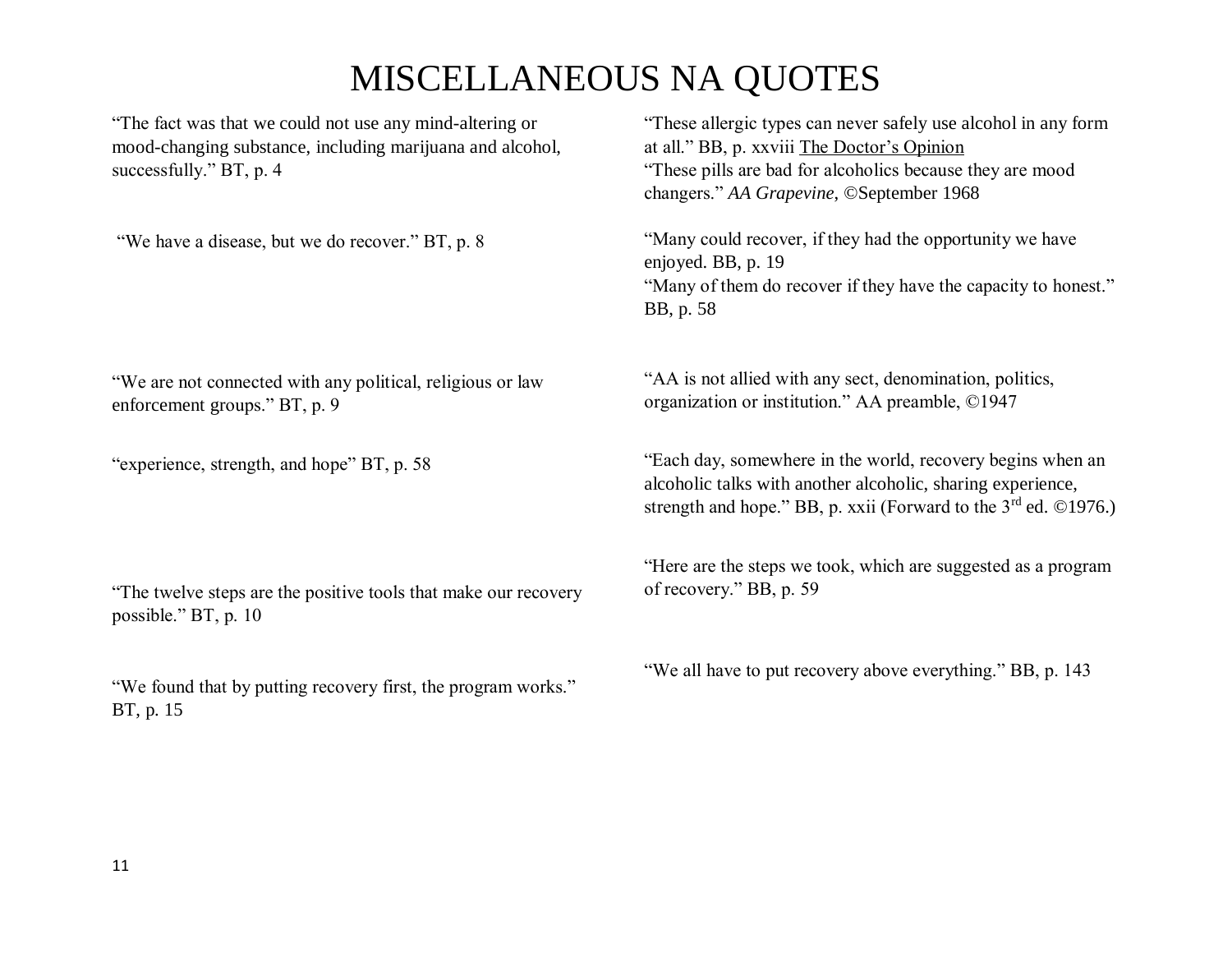"Until we let go of our reservations, no matter what they are, the foundation of our recovery is in danger." BT, p. 21 "In ridding ourselves of all reservations, we surrender." BT, p. 21

"Help for addicts begins only when we are able to admit complete defeat." BT, p. 22

"Many of us have said, 'take my will and my life."" BT, p. 26 (Third Step Prayer)

"It is advisable that before we start, we go over the first three steps with a sponsor." BT, p. 28 (Concept of Sponsorship)

"A grateful addict will not use." popular phrase NA

"For us, to use is to die, often in more ways than one" BT, p. 82

"If we are planning to stop drinking, there must be no reservation of any kind." BB, p. 33 "Without a complete, whole-hearted 'surrender' at the start of each day, much of the good that we think, or do, is lost to us." *AA Grapevine,* ©January 1945 "Complete and unconditional surrender of our will…" *AA Grapevine*, ©September 1946

"Like myself, he had admitted complete defeat." BB, p. 11

"We were now at Step Three. Many of us said to our maker, as we understood him, 'God I offer myself to thee…that I may better do thy will... may I do thy will always." BB, p. 63 (Third Step Prayer)

"Often it is while working on this step with our sponsors." *12&12,* p. 58 "Our sponsors declared that we were the victim of a mental obsession." *12&12*, p. 22

"A grateful alcoholic will not drink." *AA Grapevine,* ©August 1961

'And with us, to drink is to die." BB, p. 66 "For us of AA, to drink is to die; to love God and fellow man is to live." (Bill W.) *AA Grapevine,* ©October 1947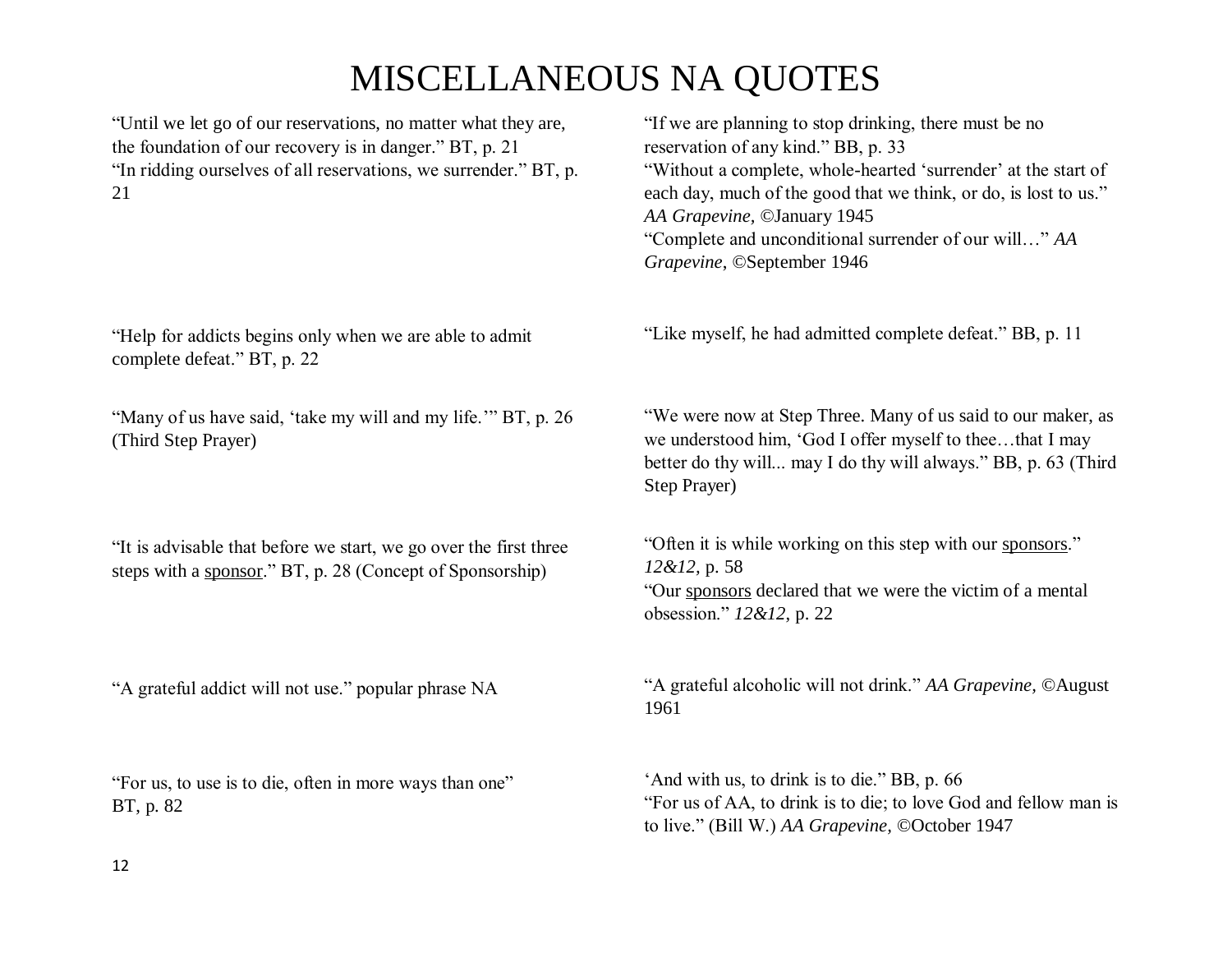| "Are we too hungry, angry, lonely, or tired?" BT p. 43                                                | "Don't let yourself get too tired, too hungry, or too lonely,"<br>Living Sober, A.A. World Services ©1975                                        |
|-------------------------------------------------------------------------------------------------------|--------------------------------------------------------------------------------------------------------------------------------------------------|
| "Understanding these traditions comes slowly over a period of<br>time." BT, p. 61                     | "Understanding comes slowly from practicing the twelve<br>steps." Little Red Book, Hazelden Press, ©1957 p. 40 (popular<br>guide to AA Big Book) |
| "Give yourself a break and be as thorough as possible from the                                        | " we beg of you to be fearless and thorough from the very                                                                                        |
| start." BT, p. 54                                                                                     | start." BB, p. 58                                                                                                                                |
| "The twelve steps are used as a program of recovery."                                                 | "Here are the steps we took which are suggested as a program                                                                                     |
| BT, p. 58                                                                                             | of recovery." BB, p. 58                                                                                                                          |
| "We have seen the program work for any addict who honestly<br>and sincerely wants to stop." BT, p. 10 | "It works if we have the proper attitude and we work at it." BB,<br>p. 86<br>"It works -It really does" BB, p. 88                                |
| "This is a simple, spiritual - not religious - program, known as                                      | "AA is a spiritual program but not a religious program." AA                                                                                      |
| Narcotics Anonymous." BT, p. 87                                                                       | Grapevine, ©February 1948.                                                                                                                       |

"We come to know happiness, joy and freedom." BT, p. 91

"We are sure God wants us to be happy, joyous and free." BB, p. 133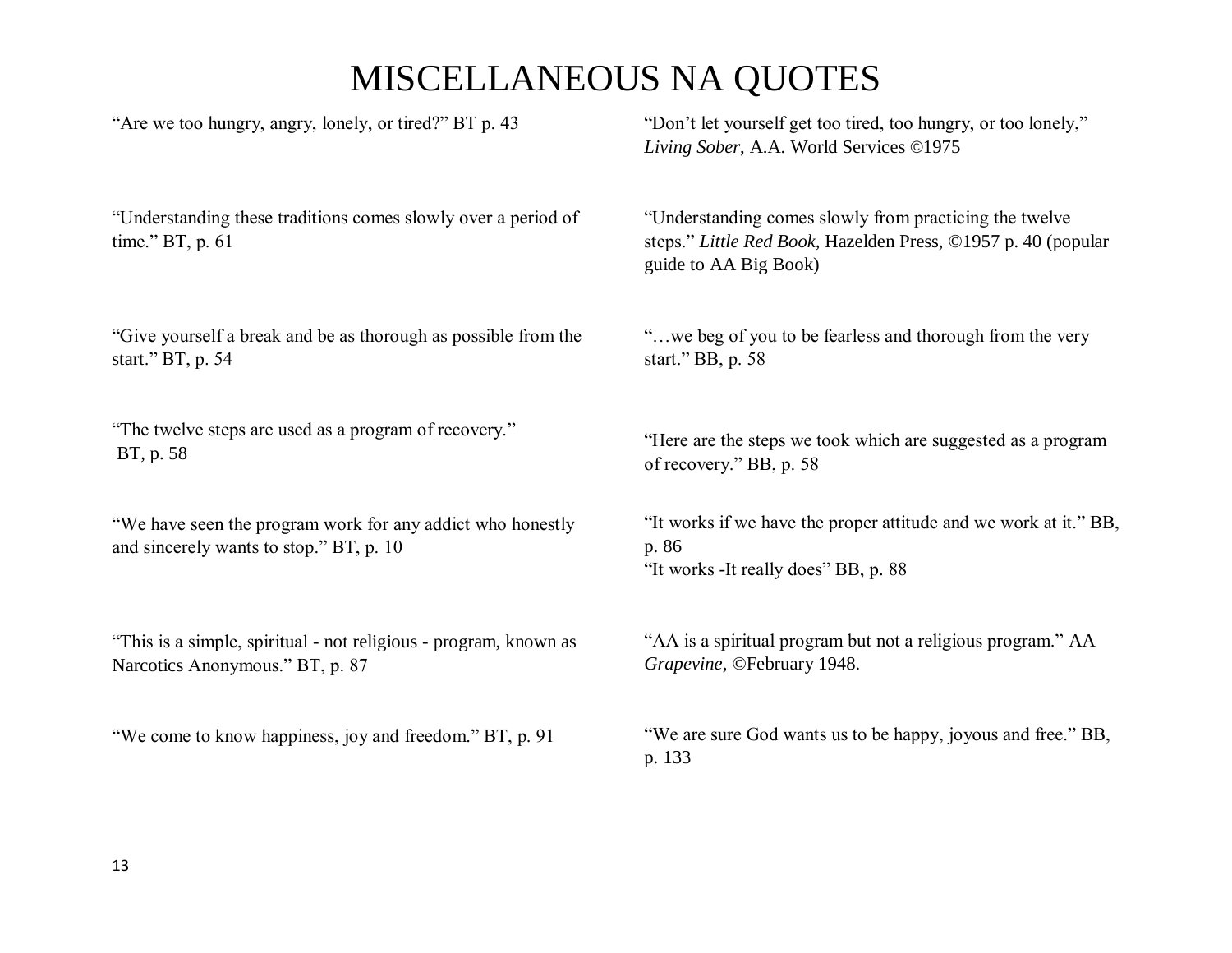"The physical aspect of our disease is the compulsive use of drugs; the inability to stop using once we have started. The mental aspect of our disease is the obsession, or overpowering desire to use even when we are destroying our lives." BT, p. 20

"We can live and let live easier when we know the areas in which we owe amends." BT, p. 38

"We must give freely and gratefully that which has been freely and gratefully given to us." BT, p. 49

"The twelve steps of Narcotic Anonymous, as adapted from AA, are the basis of our recovery program. We have only broadened their perspective." BT, xxv

"We can constantly improve our old ideas and replace them with new ones." BT, p. 11

"By staying clean, we begin to practice spiritual principles such as… honesty, open mindedness, willingness…" BT, p. 51

"Our liquor was but a symptom. So we had to get down to causes and conditions." BB, p. 64

"More than twenty five years ago, at Towns Hospital, New York, he told Lois and me, what the disease of alcoholism actually is. Bill W. AA *Grapevine,* ©March 1960

"Live and let live." BB, p. 135

"While I lay in the hospital, the thought came that there were thousands of hopeless alcoholics who might be glad to have what had been so freely given to me." BB, p. 14

"This present volume poses to broaden and deepen the understanding of the twelve steps as first written in the earlier work." *12&12,* p. 17

"But our old ideas are nil until we let go absolutely." BB, p. 58

"Willingness, honesty, and open mindedness are the essentials of recovery." BB, *appendix 2*, p. 568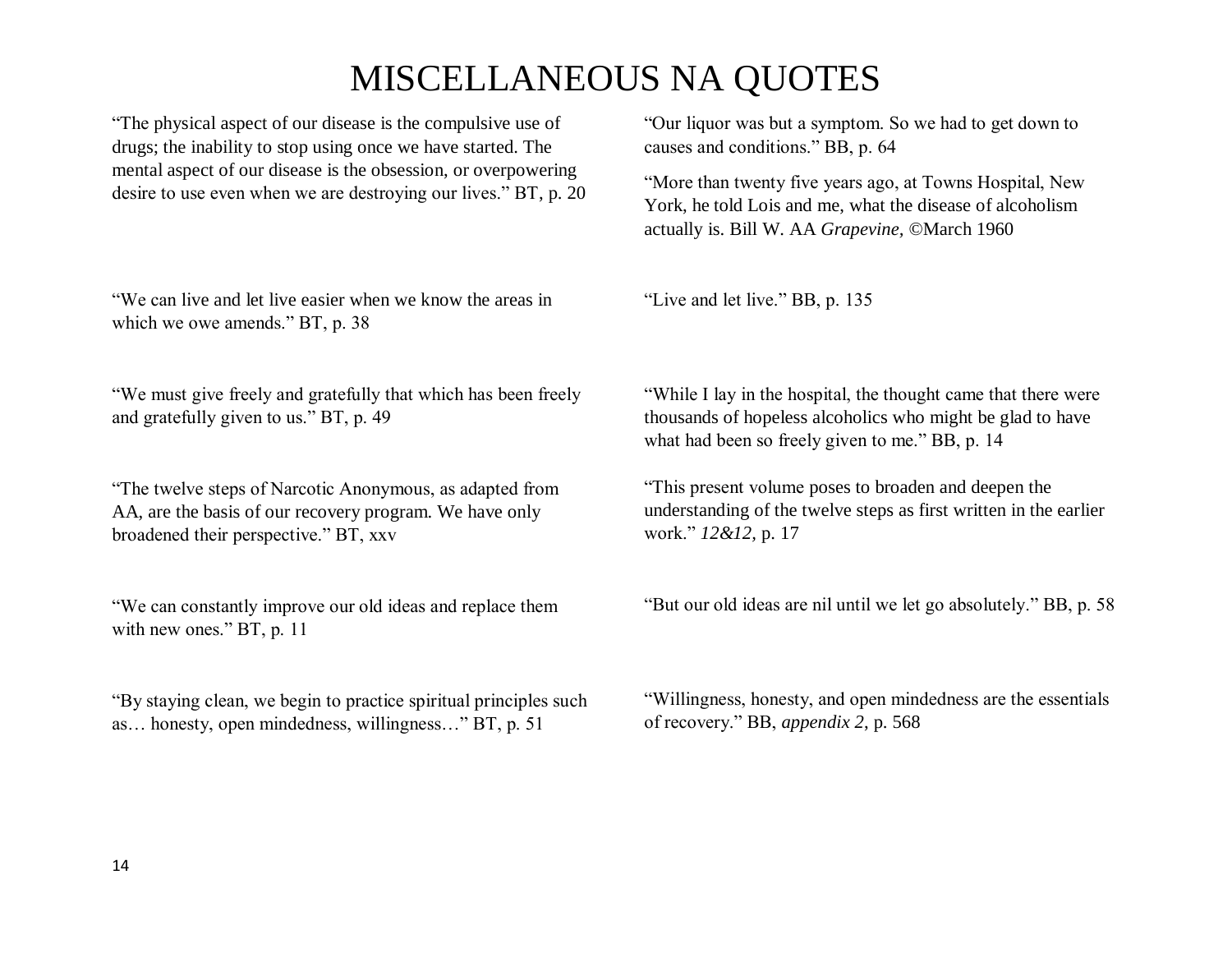"As addicts, we have an incurable disease called addiction." BT, p. 7

"We live a day at a time…" BT, p. 99

"Recovery begins with surrender." BT, p. 89

"His human will had failed. Doctors had pronounced him incurable." BB, p. 11

"Let the alcoholic continue his program day by day." BB, p. 99

"We surrender to win." AA *Grapevine,* ©December 1953

"There is one thing more than anything else that will defeat us in our recovery; this is an attitude of indifference or intolerance toward spiritual principles." BT, p. 18

"Narcotics Anonymous offers only one promise and that is freedom from active addiction." BT, p. 106

"We must smash the illusion that we can do it alone." BT, p. 85

"More will be revealed." BT, Chapter 10

"He can only be defeated by an attitude of intolerance or belligerent denial." BB, Appendix 2 Spiritual Experience, p. 568

"Whenever I use the word 'recovery' I mean freedom from active addiction." *Thirst for Freedom* p. 227

"The delusion that we are like other people or presently may be has to be smashed." BB, p. 30 "This point we wish to emphasize to smash home on our alcoholic readers that it has been revealed to us out of bitter experience." BB, p. 89

"Our book is meant to be suggestive only. We realize we know only a little. God will constantly disclose more to you and to us." BB, p. 164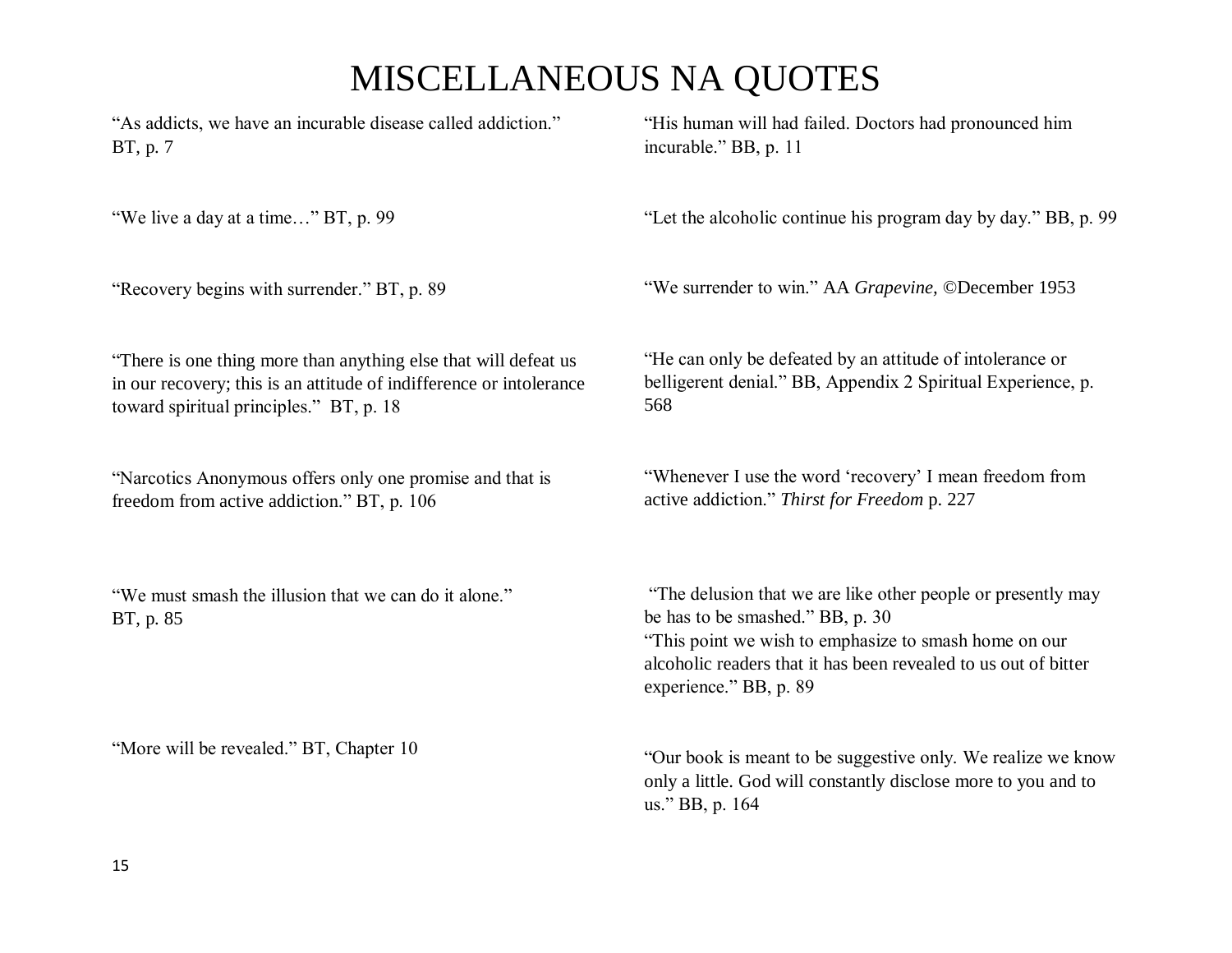"We saw that will power alone would not work for any length of time." BT, p. 21

"Rigorous honesty is the most important tool in learning to live for today." BT, p. 96

"We do recover to live clean and happy lives" BT, p. 53

"We must use what we learned or we will lose it, no matter how long we have been clean." BT, p. 87

"We were in a grip of a hopeless dilemma, the solution of which is spiritual in nature." BT, Introduction, p. xxvi

"The relief of 'letting go and letting God' helps us develop a life that is worth living" BT p. 26

"Words mean nothing until we put them into action (BT, 5th Ed., p. 56)

"My own will power just wouldn't work on alcohol" *12&12,*  p. 63

"Our sponsors declared that we were victims of a mental obsession so subtly powerful that no amount of human will power could break it. *12&12,* p. 22

"They are naturally incapable of grasping and developing a manner of living which demands rigorous honesty" BB, p. 58

"Any alcoholic can recover." BB, p. 568

"Use it or Lose it." AA *Grapevine* ©, April 1956

"We, of Alcoholics Anonymous, are more than one hundred men and women who have recovered from a seemingly hopeless state of mind and body." Forward to BB, p. xii

"With most of us this ability to 'let go and let God' does not come automatically…" AA *Grapevine,* ©March 1945

"Now we need more action, without which we find that "Faith without works is dead." (BB, p. 76)